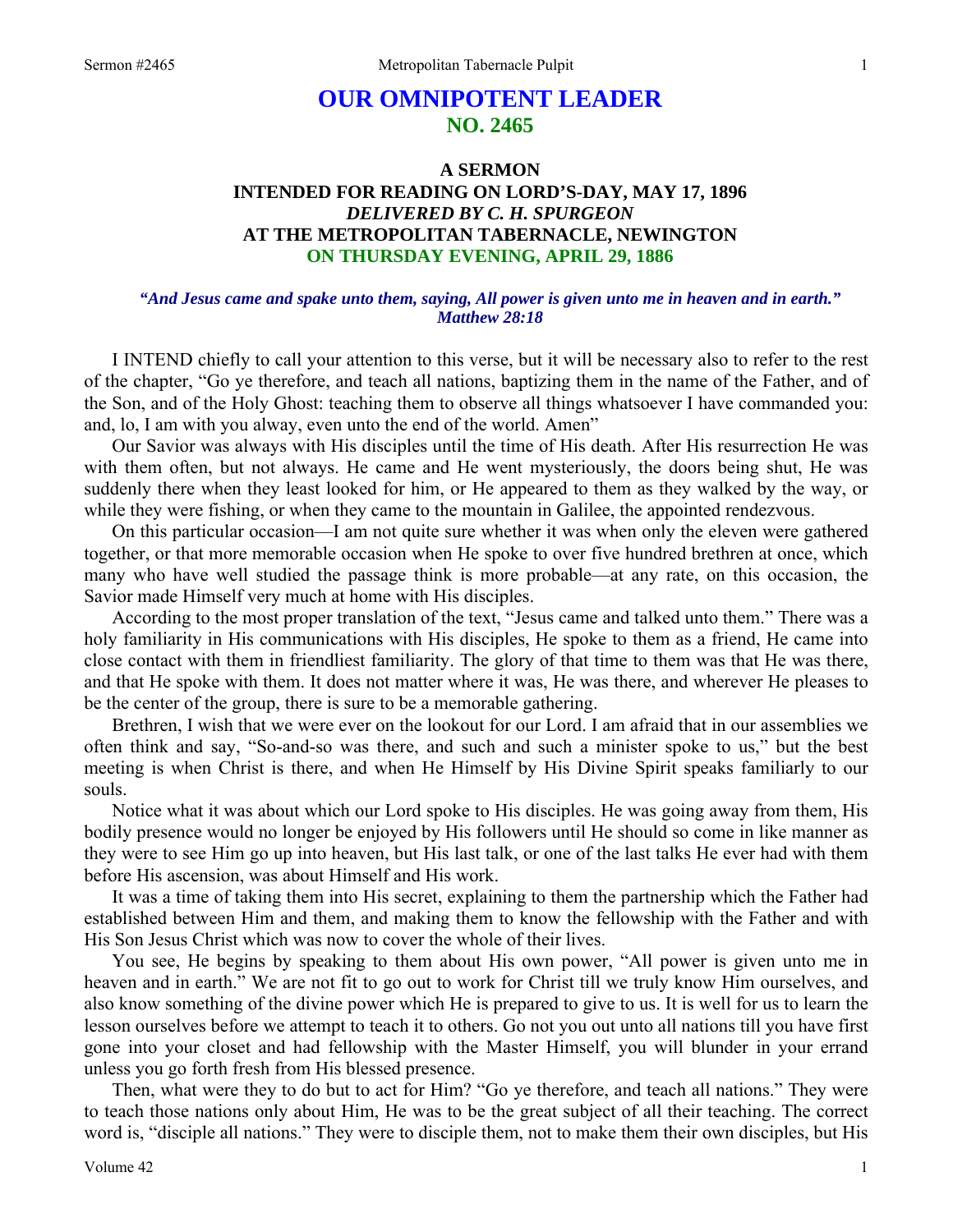disciples, He was to be still the Teacher, the Rabbi, the Master, they were only to go forth to do His work, not their own.

Brothers, we must not try to form a party of which we shall be the head, we must abhor the very thought of any such action. We must gather the nations unto Him, otherwise, we are not His servants, we are our own servants, or rather, our own masters. We are renegades and disloyal if we do that. "Go ye therefore, and disciple all nations," was the command of Jesus Christ to His disciples.

And they were to baptize those who were made disciples, but it was to be in His name, in association with that of the Father and of the Holy Ghost. He who is not, as a believer, baptized into the name of the Lord Jesus Christ, is not baptized at all, the name of Christ is inseparably linked with those who are baptized according to the Scriptural fashion. So, you see, whether it be preaching, or whether it be discipling, or whether it be baptizing, we must keep close to Christ. It is all along that line, we preach Him, we make disciples for Him, we baptize in His name.

And when those who were made disciples were baptized, what was next to be done? "Teaching them to observe all things whatsoever I have commanded you." The shepherding of the sheep must still be in our Lord's name. We do not found a church in any other name but His, neither do we know any rule or order or book of discipline but that which He has left us. He alone is King in Zion, and only what He teaches is authoritative. The explanations given by His servants we must judge by the tests He has given to us, but the word of the Master is to be obeyed and accepted in its entirety. "Teaching them to observe all things whatsoever I have commanded you."

O brothers and sisters, there is no true work done for Christ unless we always put Him in His right place, and keep ourselves in our right places—Himself the omnipotent Leader and Commander of His people, and ourselves His servants in all things, seeking even in the smallest matters to be obedient to His revealed will.

Do not fail to notice that all this is to be done in association with Himself, "Lo, I am with you alway." "It is not enough that you preach My Gospel, and baptize in My name, and teach all nations that I am the Lord and Master of the house, and bid them all obey My will, but you must also ever have Me at your side. You will do nothing worth doing, you will spend your life in failure, unless you keep up perpetual communion with me. 'Lo, I am with you alway.'"

This must be the case with us till this dispensation closes, and it shall only close by our being with Christ in a still higher sense. We shall then go from His being with us to our being with Him, from spiritual fellowship to an actual, visible, corporeal fellowship. We shall be like Him when we shall see Him as He is. He shall stand in the latter day upon the earth, He shall reign among His ancients gloriously, and until then, it is our privilege to abide at His side, and never venture to go forth except we feel that He goes with us, making our preaching and teaching in His name to be of effect upon the hearts and consciences of men.

I have missed my purpose in this preface if I have not brought out this line of thought—that if any of us would receive a commission for Christian service, it must come from Christ Himself, if we would carry out that commission, it must be in loyalty *to* Christ, and if we hope to succeed in that commission, it must be in a perpetual, personal fellowship with Christ. We must begin to work with Him and go on working with Him, and never cease to work until He Himself shall come to discharge us from the service because there is no further need of it.

Oh, that we did all our Church work in the name of the great Head of the church! Oh, that we did all Christ's work consciously in the presence and in the strength of Christ!

Still only introducing my main theme, I shall ask you for a minute or so to consider the grand statement which our Savior made, "Jesus came and spake unto them, saying, All power is given unto me in heaven and in earth."

"All power." Read it, if you like, "all authority." It is not so much force that is meant, as moral power. Christ at this moment possesses a royal authority—by might, it is true, but chiefly by right. His is the power which comes of His merits, of His glorious nature, and of the gift of the Divine Spirit who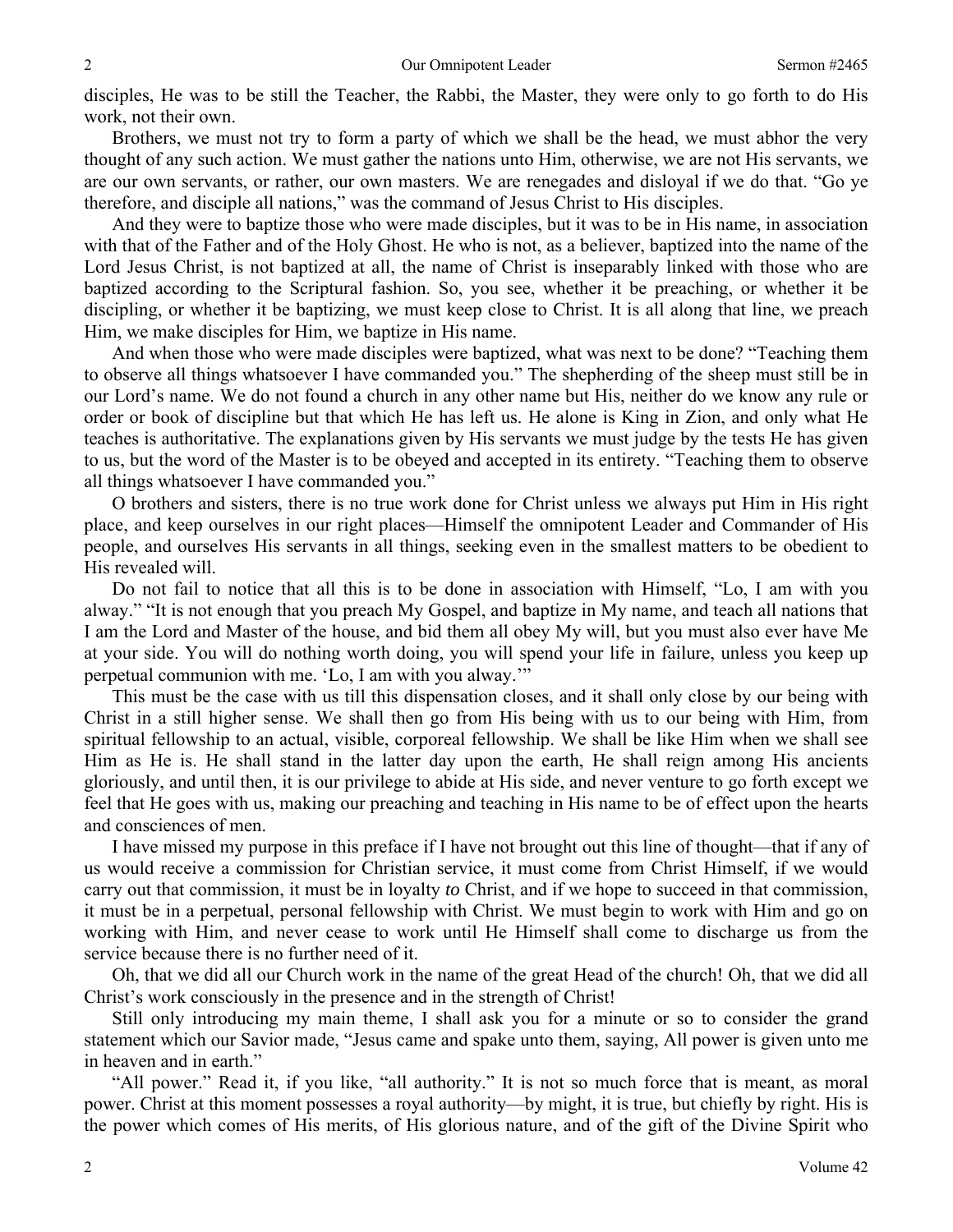rests upon Him without measure. The word we translate "power" has a wider meaning than that, you find a good instance of it in John 1:12, "As many as received him, to them gave he *power* to become the sons of God," where the word "power" might be rendered "privilege" or "right" or "liberty," and yet be correctly translated "power" also.

Christ at this moment has all rights in heaven and in earth, He has all sovereignty and dominion, and of course, He has all the might which backs up His right, but it is not mere power in the sense of force, it is not the dynamite power in which earthly kings delight, it is another and a higher kind of force which Christ has, even the divine energy of love. He possesses at this moment all authority in heaven and in earth.

"All power," He says, "is given unto me," that is to say, He has it now. You and I are not sent out to preach the Gospel in order to get power for Christ, He has it now. We are not sent out, as we sometimes say, to win the world for Christ, in the strictest sense, it is His now. He is the King of glory at this very moment, He is even now Lord over all, King of kings and Lord of lords, all authority *is* given unto Him. I shall not try to explain the particular time when it was given, but I remind you that it has been given.

That great act is accomplished, our Lord Jesus holds in His hand the scepter which gives Him power over all flesh that He may give eternal life to as many as the Father hath given Him. He has already in His hand that scepter with which He shall break the nations as with a rod of iron, and dash them in pieces as a potter's vessel. He has not to go up to His throne, He is already enthroned. He has not to be crowned, He is already crowned, as we have said, King of kings and Lord of lords.

"All power is given unto me." This is not merely the power which Christ possesses naturally by His Godhead, or a power which could be compassed entirely by His manhood, for that must necessarily be limited, but it is a power which can be contained within that blessed complex Person, the Christ of God. It is as the God-man, the Mediator between God and men, that all might is bestowed upon Him as the reward of the travail of His soul, boundless authority, so that now He can say, "All power is given unto me in heaven and in earth."

All power "in Heaven" belongs to Christ, that is, all power with God. You remember how Elias prayed, and opened heaven by his prayers, but the Christ of God is greater than Elias. You know how men of God have been blessed with remarkable force and energy in their pleadings, but the intercessions of Christ are more powerful than all the intercessions of His people, yea, in one sense, they are the power that gives effect to all the intercessions of all the saints. It is He who puts power into them and into their petitions. Of course, as Christ has power with God, He has power also over all the holy angels, and all pure intelligences, all power of every kind that has to do with heavenly things and heavenly places is in the hand of Christ.

And Christ has all power also "on earth." That is to say, He is Lord over all the earth. "The sea is his, and he made it: and his hands formed the dry land." He is Master of all providences, His hand ever holds the helm, and steers the ship that carries His disciples. He is Master of all kings and of all politics, and when at times we tremble for our beloved nation, there is no real need for us to do so. "The Lord reigneth; let the earth rejoice; let the multitude of the isles be glad thereof."

Christ has all authority over all the sons of men and all the forges of nature. From the stars that light up the brow of midnight, to the deepest law that works in the bowels of the earth, the Lord Jesus Christ is Master of them all. All power, He says, is given unto Him in heaven and in earth. This is a statement which would need a far fuller explanation than I can give it in the time at my disposal just now, I want rather to make use of it in this way.

**I.** First of all, let me say of this statement of our Lord—"All power is given unto me in heaven and in earth"—that WE GREATLY REJOICE IN IT.

I do not know that our Divine Master could have said anything to us that would have made our hearts thrill with a sweeter delight than we derive from these words—"All power is given unto me."

Beloved, do you not wish all power to be given to *Him whom we love?* I confess that nothing makes me rejoice more than the fact that He reigneth. I do not feel any sorrow so much as the sorrow of seeing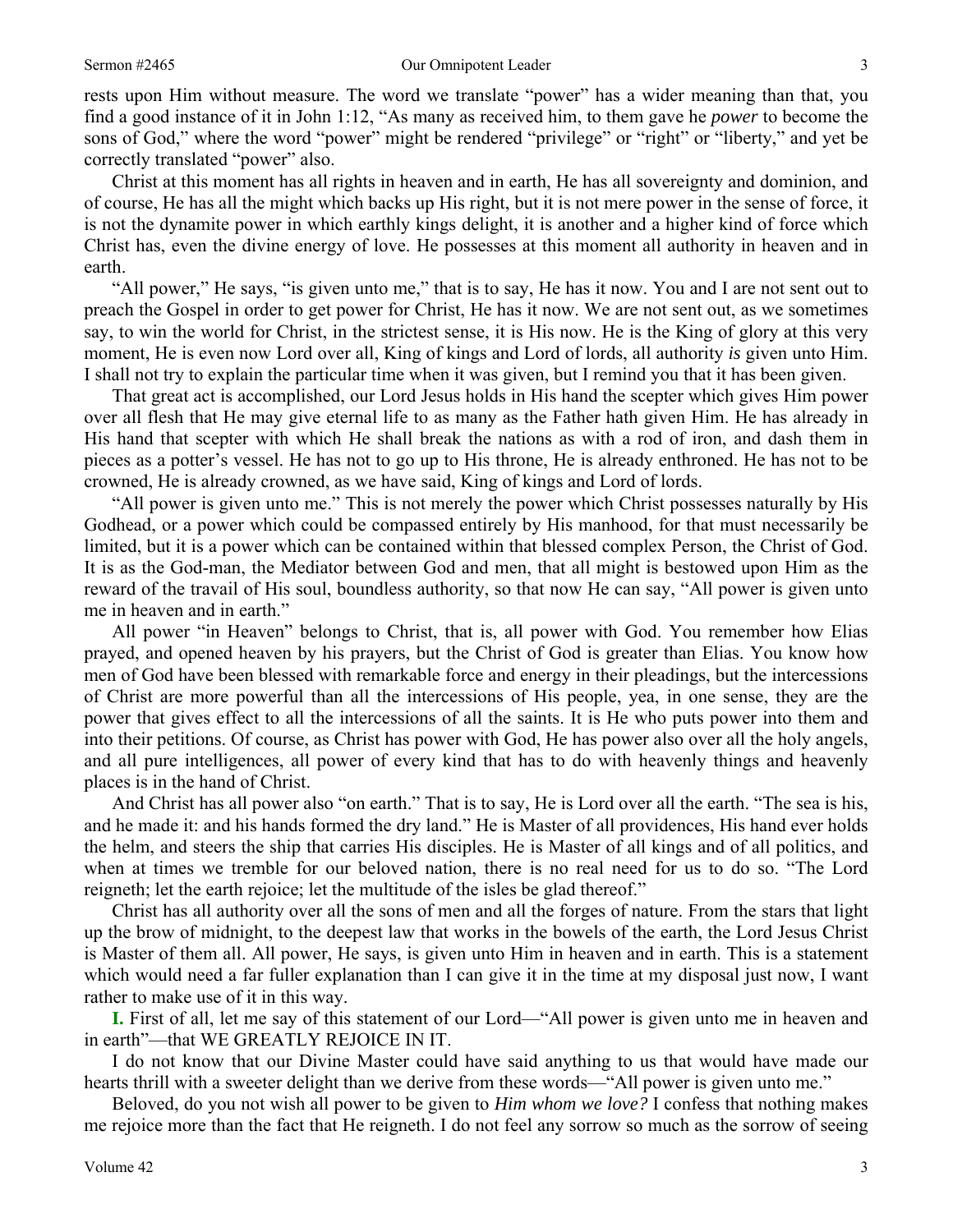His truth trodden in the mire, and I know no joy that ever thrills my soul like that of knowing that still is Jesus set as King upon the holy hill of Zion, that still He reigns, and that "He must reign, till he hath put all enemies under his footstool."

Is there any power you would like to keep back from Him? Is there any power you would like to invest in someone else? Is it not the delight of your soul to think that He could say, even when He dwelt here among men, ere yet He had ascended to the Father, while yet He talked as others talked with His poor disciples, "All power is given unto me in heaven and in earth"? Do we not feel ready to shout, "Hallelujah! Hallelujah!" when we know that this is really the fact?

We delight also, dear friends, to know that all power is in the hands of Christ, because we are sure that *it will be rightly used*. Power in the hands of some people is dangerous, but power in the hands of Christ is blessed. Oh, let Him have all power! Let Him do what He will with it, for He cannot will anything but that which is right, and just, and true, and good.

Give Him unbounded sovereignty. We want no limited monarchy when Christ is King, no, put every crown on that dear head, and let Him have unrestricted sway, for there is none like Him. He is more glorious than all the sons of men, and it is our joy to know that all power is given unto Him in heaven and in earth.

This also furnishes us with *good reasons for often going to Him*. I love to think that all power is in Him, and none in me, for now I cannot stay away from Him. I am obliged to knock at His door, and if He asks me why I come so often, I must answer, "It cannot be helped, my Lord, for all power is with thee. If I had power to provide for myself, I might try to do so, but since, without You, I would die of hunger, I must come to You for every bit and every sup, ay, for every breath and every pulse."

Yes, it is even so, because all power is given unto Christ, we rejoice that we may always go to Him. Will you chide a babe because it longs for its mother's breast? How can it live without its natural nourishment? And can you chide our feebleness because it loves to hang upon the omnipotence of Christ?

We are glad, again, that all power is given unto Him, because *He is so easy of access*. It is difficult for those in need to speak with kings, but it is not difficult for them to tell their wants to the King of kings. It is not easy to present a petition to an earthly prince, but it is very different with those who have requests to bring to the Prince Immanuel, His door is always open to suppliants, and His ear and heart are always ready to listen to their supplications. Call upon Him when you will, He will never repel you. Come to His strength whenever you may, that strength will flow out to your weakness, and make you strong in the Lord and in the power of His might.

I leave that first thought with you, we rejoice that all power is given to Christ.

**II.** Secondly, WE SEE THE PRACTICAL OUTCOME OF THIS TRUTH, "All power is given unto me in heaven and in earth. *Go ye therefore."*

I have met with some brethren who have tried to read the Bible the wrong way upwards. They have said, "God has a purpose which is certain to be fulfilled, therefore we will not budge an inch. All power is in the hands of Christ, therefore we will sit still," but that is not Christ's way of reading the passage. It is, "All power is given unto me, *therefore go ye,* and do something." "But Lord, what do You want from us when You have all power? We are such poor, insignificant, useless creatures that we shall be sure to make a muddle of anything we attempt." "No," says the Master, "all power is given unto me, therefore go ye."

He puts us on the go because He has all power. I know that with many of us there is a tendency to sit down and say, "All things are wrong, the world gets darker and darker, and everything is going to the bad." We sit and fret together in most delightful misery, and try to cheer each other downwards into greater depths of despair! Do we not often act thus? Alas! it is so, and we feel happy to think that other people will blend in blessed harmony of misery with us in all our melancholies, or if we do stir ourselves a little, we feel that there is not much good in our service, and that very little can possibly come of it.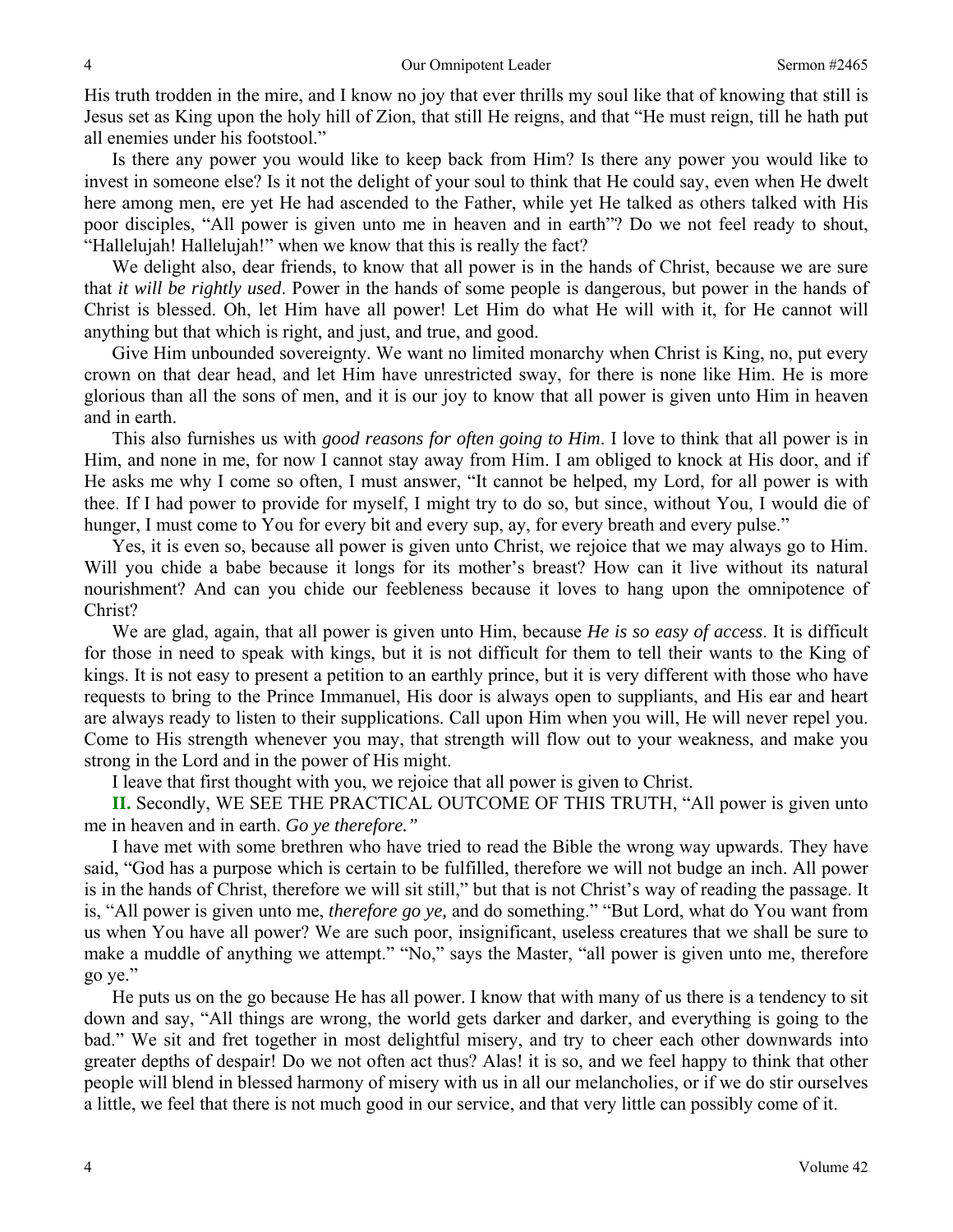This message of our Master seems to me to be something like the sound of a trumpet. I have given you the strains of a dulcimer, but now there rings out the clarion note of a trumpet. Here is the power to enable you to "go." Therefore, "go" away from your dunghills, away from your ashes and your dust. Shake yourselves from your melancholy. The bugle calls, "Boot and saddle! Up and away!" The battle has begun, and every good soldier of Jesus Christ must be to the front for his Captain and his Lord. Because all power is given unto Christ, He passes on that power to His people, and sends them forth to battle and to victory.

Yet is there another note in this trumpet call. "All power is given unto me, go ye therefore"—"Go *ye."* Who is to go out of that first band of disciples? Is it Peter, the rash and the headstrong? Is it John, who sometimes wishes to call fire from heaven to destroy men? Is it Philip, with whom the Savior has been so long, and yet he has not known Him? Is it Thomas, who must put His finger into the print of the nails or he will not believe Him?

Yet the Master says to them, "Go ye; 'all power is given unto me, therefore go ye.' You are as good for My purpose as anybody else would be. There is no power in you, I know, but then all power is in Me, therefore go ye. Go, thou worm Jacob, and thresh the mountains, for I have made thee a new sharp threshing instrument having teeth. Go in all your weakness, for this is your might—the might that dwells in Me. Go ye and teach all nations. Poor, weak, feeble, faulty, yet go ye because I have all the power you can possibly want."

"Go, go ye," says Christ. "But Lord, if we go to men, *they will ask for our passports."* "Take them," says He, '"all authority is given unto me in heaven and in earth.' You are free of heaven, and you are free of earth. There is no place—whether it be in far off Ethiopia, or in the deserts of Scythia, or in the center of Rome—there is no place where you may not go. There are your passports, 'All authority is given unto me, therefore go ye.'"

"But Lord, we need more than passports, *we need a commission."* "Here is your commission," says the Lord, 'all power is given unto me,' and I delegate it to you. I have authority and I give you authority, go ye therefore because I have the authority. Go and teach princes and kings and beggars, teach them all alike. I ordain you, I authorize you, as many of you as know Me, and have My love shed abroad in your hearts, I commission you to go and—

#### *"'Tell to sinners round What a dear Savior you have found;'*

"and if they ask how you dare to do it, tell them not that the bishop ordained you, or that a synod licensed you, but that all power is given to your Master in heaven and in earth, and you have come in His name, and nobody may say you nay."

"Moreover," says the Master, *"I send you with My power gone before you"* Observe that, for I bring it again to your recollection. Christ does not say, "Go and win the power for Me on earth, go and get power for Me among the sons of men." No, but "All authority and power are already vested in Me, go ye therefore. I send you to a country which is not an alien kingdom, I send you to a country which is Mine, for all souls are Mine. If you go to the Jews or to the Gentiles, they are Mine, if it is to India or China that you go, you need not ask any man's leave, you are in your own King's country, you are on your own King's errand, you have your own King's power going before you."

I do believe that often, when missionaries go to a country, they have rather to gather ripe fruit than to plant trees. As the Lord sent the hornets to clear the way for the children of Israel, so does He oftentimes send singular changes, political, social, and religious, before the heralds of the cross, to prepare the way for them, and this is the message which sounds with clear clarion note to all the soldiers of King Jesus, "I have all authority in heaven and in earth, therefore, without misgivings or questionings, go ye and evangelize all nations, baptizing them in the name of the Father, and of the Son, and of the Holy Ghost."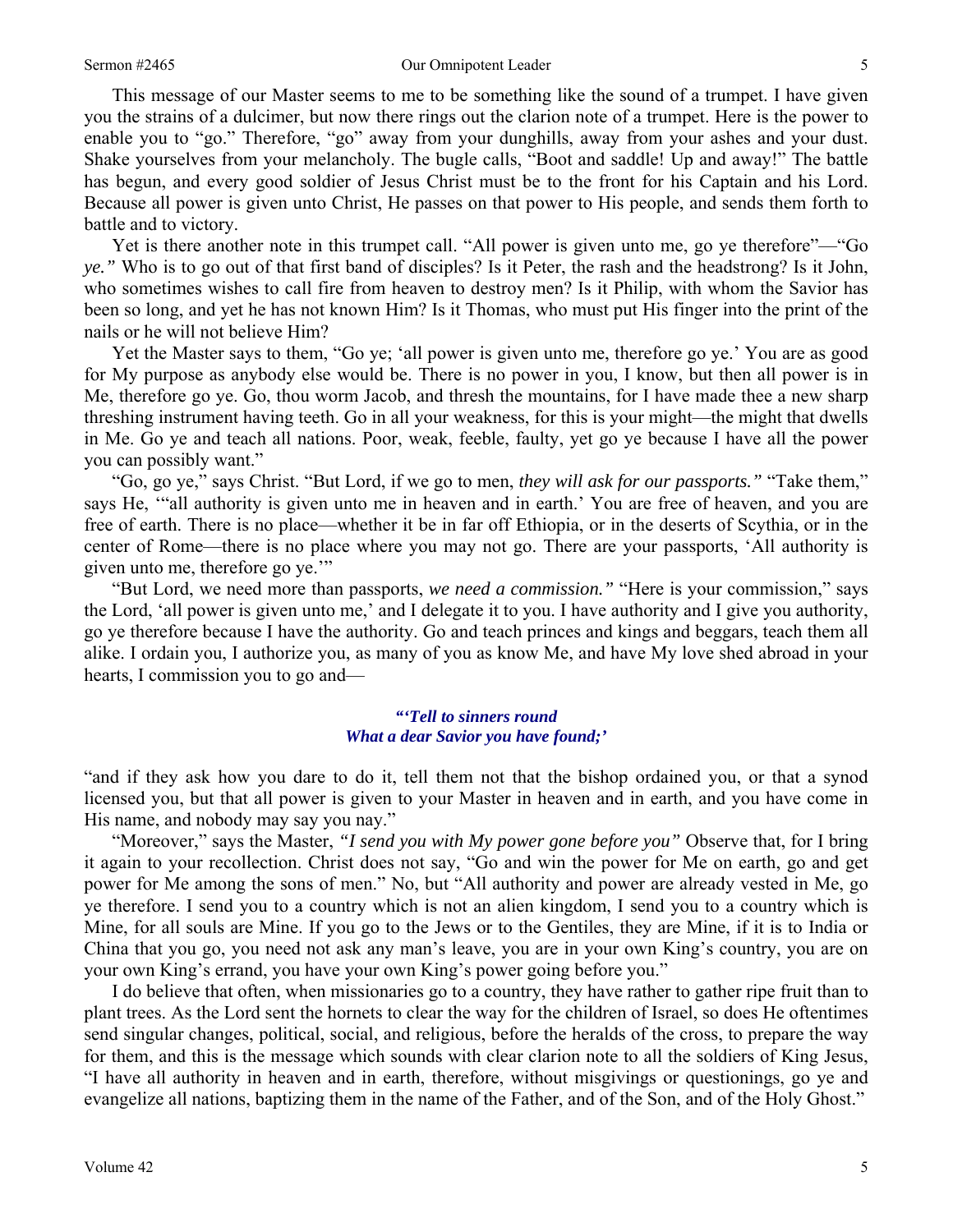Thus, first, we rejoice in this grand statement of our Lord Jesus Christ, and next, we see the practical outcome of it.

**III.** Thirdly, and very briefly, WE FEEL THE NEED OF IT.

Oh, brothers and sisters, if anybody in this place knows the power which is in Christ to make his ministry of any use, I am sure that I do! I scarcely ever come into this pulpit without bemoaning myself that ever I should be called to a task for which I seem more unfit than any other man that was ever born. Woe is me that I should have to preach a Gospel which so overmasters me, and which I feel that I am so unfit to preach! Yet I could not give it up, for it were a far greater woe to me not to preach the Gospel of Jesus Christ.

Unless the Holy Ghost blesses the Word, we who preach the Gospel are of all men most miserable, for we have attempted a task that is impossible, we have entered upon a sphere where nothing but the supernatural will ever avail. If the Holy Spirit does not renew the hearts of our hearers, we cannot do it. If the Holy Ghost does not regenerate them, we cannot. If He does not send the truth home into their souls, we might as well speak into the ear of a corpse.

All that we have to do is quite beyond our unaided power, we must have our Master with us, or we can do nothing. We deeply feel our need of this great truth, we not merely say it, but we are driven every day, by our own deep sense of need, to rejoice that our Lord has declared, "All power is given unto me in heaven and in earth," for we need all power. Every kind of power that there is in heaven and in earth we shall need before we can fully discharge this ministry.

Before the nations shall all be brought to hear the Gospel of Christ, before testimony to Him shall be borne in every land, we shall need the whole omnipotence of God, we shall want every force in heaven and earth before this is done. Thank God that this power is all laid by ready for our use, the strength that is equal to such a stupendous task as this is already provided.

**IV.** I must pass over much that I might have dwelt upon, and say, in the next place, WE BELIEVE THIS TEXT, AND WE REST IN IT. "All power is given unto me in heaven and in earth."

We believe in this power, and we rest in it. *We do not seek any other power.* There is a craving often, after great mental power, people want "clever" men to preach the Gospel. Ah, sirs! I fear that the Gospel has suffered more damage from clever men than from anything else, I question whether the devil himself has ever wrought so much mischief in the church of God as clever men have done. No, we want to have such mental vigor as God pleases to give us, but we remember that text, "Not by might, nor by power, but by my Spirit, saith the LORD."

The world is not going to be saved by worldly wisdom or by fine oratory, brilliant speeches and poetic periods win not souls for Christ. The power to do this is the power that is in Christ, and the church of God, when she is in her right senses, does not look for any other power, I mean, that she does not cringe before kings and princes, and cry, "Establish us, endow us."

It is an old fiction that the royal touch can cure "the king's evil," but it is an old fact that the king's hand brings an evil whenever it is laid upon the church of Christ by way of patronage. No, kings and queens, we can do without you! If you will come to Jesu's feet as humble suppliants, you shall be saved even as your subjects are, but the church of God has a kingdom that is not of this world, and wants no help whatever from the kingdoms of this world.

All power for the extension of the kingdom of Christ is in Himself, His own person sustains His own kingdom, and we will not go to any other fountain of authority to draw the power we need. The church of Christ must ever say to Him, "All my fresh springs are in thee."

And dear friends, we believe and rest in this truth, *defying every other power*. Every other power that can be conceived of may set itself against the kingdom of Christ, but it does not matter, nay, not one whistle of the wind, for all power is already in Christ, and that which seems to oppose His kingdom must be but the mere empty name of power. There can be no real power about it, for all power is in Him both in heaven and in earth.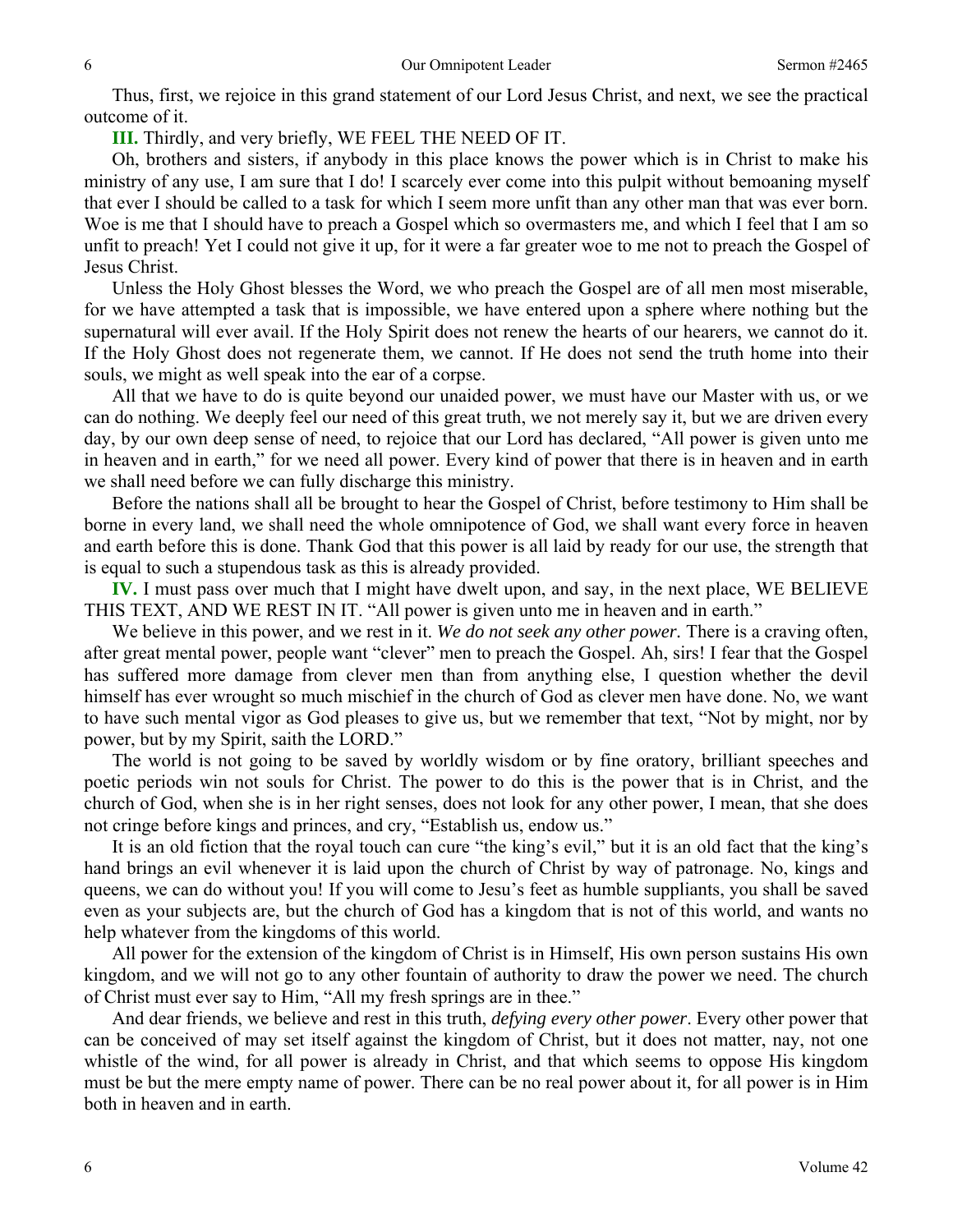#### Sermon #2465 **Our Omnipotent Leader** 7

This being so, we rest quite sure that *even our infirmities will not hinder the progress of His kingdom,* nay, rather, we glory in our infirmities, for now the power of Christ will become more conspicuous. The less we have by which the kingdom might be supposed to be extended, the more clearly will it be seen that the kingdom is extended by the power of the King Himself.

At the same time, *all power that we have we give to Him,* because all power is His, and all power that we ever possess, we lay it under tribute for Him. Whatever is of good, or of brightness, or of light, or of knowledge in this world, we say, "It all belongs to Jesus," and we set the broad arrow of our great King upon it, and claim it as His.

O dear friends, why are we ever cast down? Why do we ever begin to question the ultimate success of the good cause? Why do we ever go home with aching head and palpitating heart because of the evils of the day? Courage, my brethren, courage, the King has all power, it is impossible to defeat Him. A standard bearer fell just now, I know, and across the battlefield I see the clouds of smoke. The right wing of our army may be shattered for a moment, but the King in the center of the host still rides upon the white horse of victory, and He has but to will it, He has but to speak a single word, and the enemy shall be driven away like chaff before the wind.

**V.** Lastly, and here I should have liked to have had much time, but I can only hint at what I would have said. If it be so that all authority is given to Christ in heaven and in earth, then WE MUST OBEY IT.

Christ says, "Go." Then, *let us go at once,* according to His Word, in the track which God's own hand marks out for us. Let us go and disciple all nations, let us tell them that they are to learn of Christ, and that they are to be obedient to His will. Let us also baptize those who become His disciples, as He bids us do, "baptizing them in the name of the Father, and of the Son, and of the Holy Ghost."

Next, *let us be loyal to Him in all things,* and let us train up His disciples in loyalty to Him, "teaching them to observe all things whatsoever I have commanded you." As He has all authority, let us not intrude another authority. Let us keep within the Master's house, and seek to know the Master's mind, to learn the Master's will, to study the Master's Book, and to receive the Master's Spirit, and let these be dominant over all other power, and all the while let us endeavor to keep in fellowship with Him, "Lo, I am with you alway."

Let us never go away from Him. Because all authority is given unto Him, let us keep close by His side, let us be the yeomen of His guard. Let us be the servants who unloose the latchets of His shoes, who bring water for His feet, and who count ourselves highly honored thereby. "Lo, I am with you alway," saith He, so let us always be with Him.

And let us always keep *expecting Him to return*. The last words of the chapter suggest this thought, "even unto the end of the world," or "of the age." You know that this age is to end with a glorious beginning of a brighter and better age, therefore let us keep looking for it.

Servants, you will not serve well unless you expect your Master's return. If you say, "He delayeth his coming," you may begin to eat, and to drink, and to be drunken, and to beat your fellow servants. Let the expectation of your Lord's return always keep you on tiptoe, with your lamps trimmed and your lights burning, for perhaps this very night there may be heard in our streets the cry, "Behold the Bridegroom cometh, go ye out to meet him." May we all be so ready that this cry would be the sweetest music that our ears could ever hear! God bless you, beloved, for Christ's sake! Amen.

#### **HYMNS FROM "OUR OWN HYMN BOOK"—775, 340, 324**

#### **EXPOSITION BY C. H. SPURGEON**

## *COLOSSIANS 1*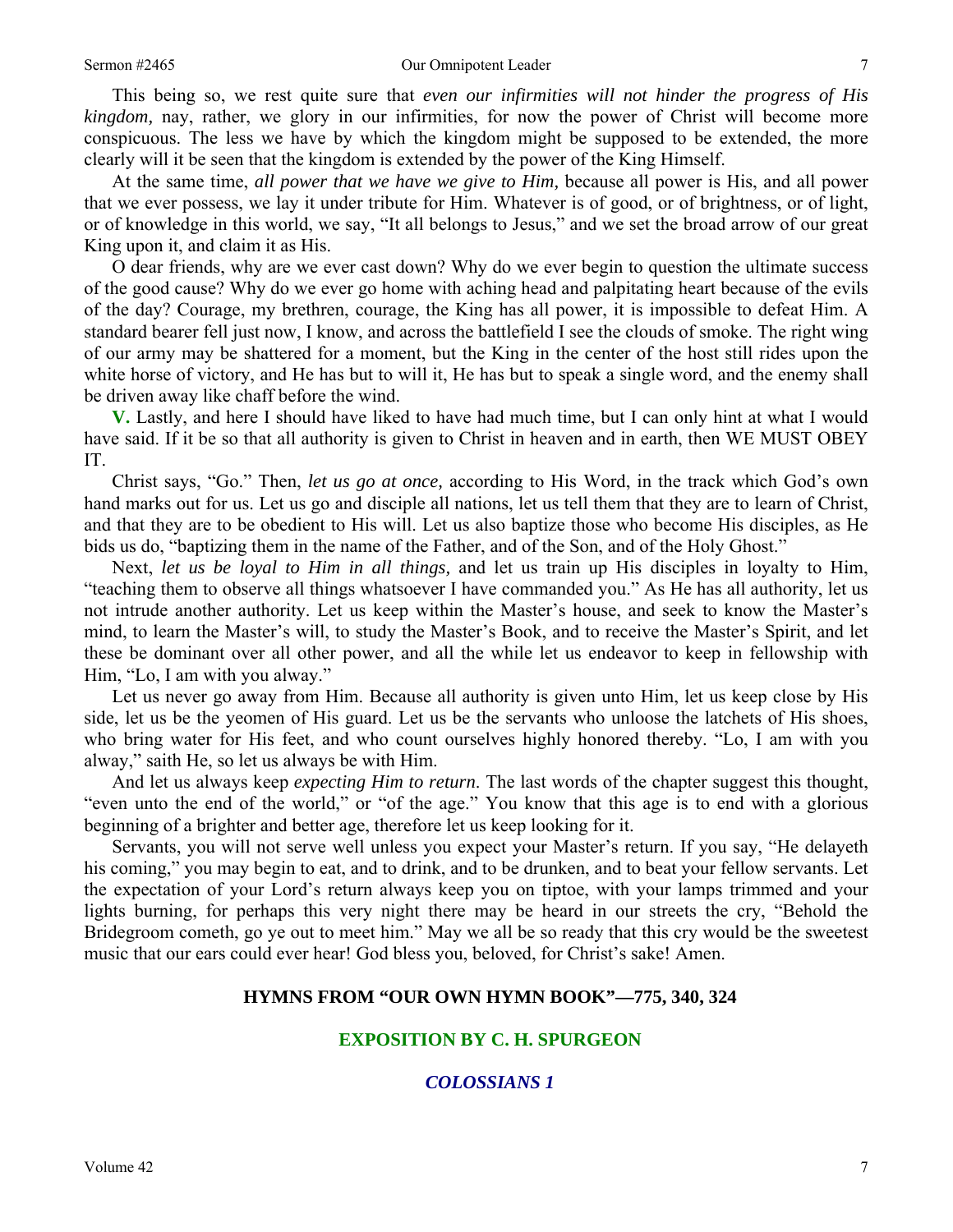# **Verses 1-2.** *Paul, an apostle of Jesus Christ by the will of God, and Timotheus our brother, to the saints and faithful brethren in Christ which are at Colosse: Grace be unto you, and peace, from God our Father and the Lord Jesus Christ.*

Paul begins with a salutation in which he wishes the Colossian Christians the best of all blessings. It is the very spirit of our holy religion to wish well to others, and I am sure that we cannot have a better wish for our dearest friends than this, "Grace be unto you, and peace." Grace will save you, peace will make you know that you are saved.

Grace is the root of every blessing, peace is the sweet flower that makes life so sweet and so fragrant. May you have both of these blessings "from God our Father and the Lord Jesus Christ"! There is no peace for you apart from this blessed combination, God our Father and the Lord Jesus Christ, therefore, may you know your adoption, and may you know your redemption!

**3-4.** *We give thanks to God and the Father of our Lord Jesus Christ, praying always for you, since we heard of your faith in Christ Jesus,—* 

We are not only to pray for those who have no faith, but the very fact that men have faith should lead us to pray for them. Where there is evidently life in the seed, and it begins to sprout, let us water it with our prayers, and with our thanks too. "We give thanks to God and the Father of our Lord Jesus Christ, praying always for you, since we heard of your faith in Christ Jesus,"—

# **4-5.** *And of the love which ye have to all the saints, for the hope which is laid up for you in heaven, whereof ye heard before in the word of the truth of the gospel;*

"Faith"—"love"—"hope"—these are three divine sisters which should always go hand in hand. We must never be satisfied unless we see in ourselves and in our fellow Christians these three delightful fruits of the Spirit of God. Notice the order here—faith, and love, and then hope. Perhaps the Colossians were a little deficient in this last grace, so the apostle prayed constantly for them, "for the hope which is laid up for you in heaven, whereof ye heard before in the word of the truth of the gospel."

**6.** *Which is come unto you, as it is in all the world; and bringeth forth fruit, as it doth also in you, since the day ye heard of it, and knew the grace of God in truth:* 

We do not know the grace of God in truth unless it brings forth fruit in us. We may know it with the head very correctly, but yet we do not truly know it unless it is knowledge in the heart, knowledge in the inner man. We do not really know it unless it affects our lives, and brings forth faith, love, hope—faith, which lifts us above the world; love, which preserves us from selfishness; and hope, which keeps us up under all trials.

### **7-8.** *As ye also learned of Epaphras our dear fellowservant, who is for you a faithful minister of Christ; who also declared unto us your love in the Spirit.*

I like to read of these godly men speaking well of one another. Nowadays it is thought to be a distinguishing mark of faithfulness to be able to pick holes in the coats of our fellow Christians. Now, we cannot help perceiving their defects, and sometimes it is our duty to speak of them, and to speak of them faithfully, but let us also observe all the virtues that are to be found in them, otherwise we may despise the work of the Holy Spirit, and rob Him of His glory. How kindly Paul speaks of Epaphras, and how kindly Epaphras speaks of the church at Colosse!

**9.** *For this cause we also, since the day we heard it, do not cease to pray for you, and to desire that ye might be filled with the knowledge of his will in all wisdom and spiritual understanding;* 

If you have the graces of the Spirit, it is important that they should be deepened, that they should grow through being fed with divine nourishment. What the water is to the plant, making it further to develop itself, that is the knowledge of God's will to our gifts and graces, they grow and become fruitful through an increase in the knowledge of God.

**10-14.** *That ye might walk worthy of the Lord unto all pleasing, being fruitful in every good work, and increasing in the knowledge of God; strengthened with all might, according to his glorious power, unto all patience and longsuffering with joyfulness; giving thanks to the Father, which hath made us meet to be partakers of the inheritance of the saints in light: who hath delivered us from the power of*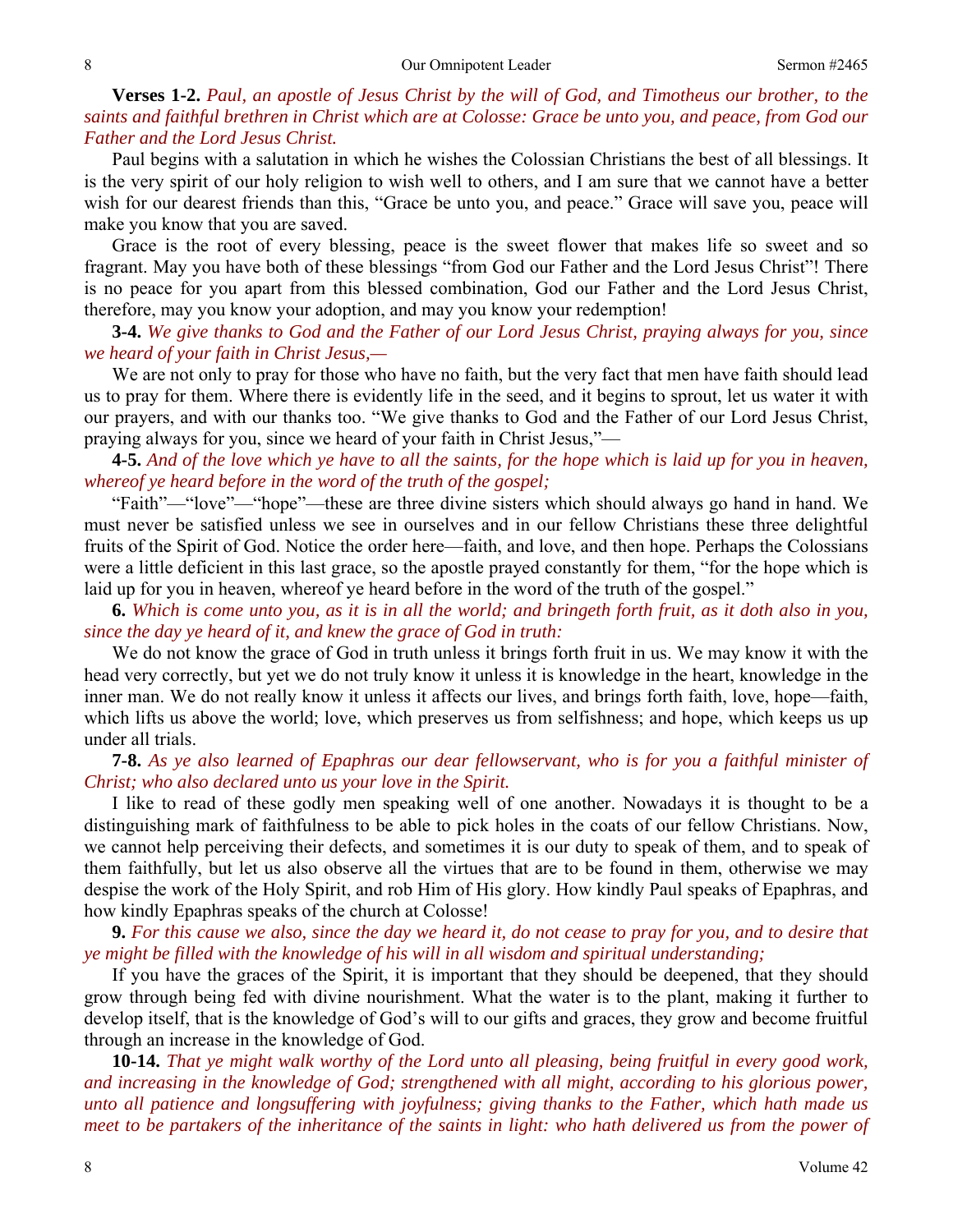# *darkness, and hath translated us into the kingdom of his dear Son: in whom we have redemption through his blood, even the forgiveness of sins:*

Now the apostle is handling the string he most delights to touch. He is at home with everything which concerns the welfare of saints, but when he begins to talk of his Lord and Master, then it is that he seems to ride in a chariot of fire with horses of fire, and he grows mightily eloquent under the inspiration of the Spirit of God. See how he talks of the great central truth of the atoning sacrifice, "In whom we have redemption through his blood, even the forgiveness of sins."

**15-18.** *Who is the image of the invisible God, the firstborn of every creature: for by him were all things created, that are in heaven, and that are in earth, visible and invisible, whether they be thrones, or dominions, or principalities, or powers: all things were created by him, and for him: and he is before all things, and by him all things consist. And he is the head of the body,—* 

Note how Paul harps upon that one string, "He." See how much He dwells upon the divine person of the blessed Lord Jesus Christ. He will never have done praising Him, he keeps on heaping up epithets to magnify that blessed name, and he truly was in the Spirit of God when he did this, for it is the work of the Spirit to glorify Jesus Christ. He makes Him great in our hearts, and then we try to make him great by our words and by our acts.

**18-22.** *The church: who is the beginning, the firstborn from the dead; that in all things he might have the preeminence. For it pleased the Father that in him should all fullness dwell; and, having made peace through the blood of his cross, by him to reconcile all things unto himself; by him, I say, whether they be things in earth, or things in heaven. And you, that were sometime alienated and enemies in your mind by wicked works, yet now hath he reconciled in the body of his flesh through death, to present you holy and unblameable and unreproveable in his sight:* 

O beloved! as the sun is to be seen mirrored, not only in the face of the great deep, but in every little drop of dew that hangs upon each blade of grass, so is the glory of Christ to be seen, not only in His universal church, but in every separate individual in whom His Spirit has wrought holiness.

**23.** *If ye continue in the faith grounded and settled, and be not moved away from the hope of the gospel, which ye have heard, and which was preached to every creature which is under heaven; whereof I Paul am made a minister;* 

How delighted he is to have such a Gospel to preach, such a hope to tell out to the sons of men! Oh, if we had to creep from a sick bed, or to come up from a dungeon, if we were aching in every bone of our body, and if we were depressed in soul, this ought to be enough to make us full of gladness to overflowing, that we have such a Christ to preach, and such fullness of blessing to declare to the sons of men!

**24.** *Who now rejoice in my sufferings for you, and fill up that which is behind of the afflictions of Christ in my flesh for his body's sake, which is the church:* 

As if there were so much suffering to be endured to bring in the redeemed from the world, and so much self-sacrifice to be made in order that those whom Christ has redeemed may come to know of that redemption, and may be brought to Him, and Paul was glad to make up that which was behind of the afflictions of Christ in his flesh, "for his body's sake, which is the church"—

**25.** *Whereof I am made a minister,—* 

This is a wonderful expression, "made a minister." The true minister is of God's making, a manmade minister must be a poor creature, but a God-made minister will prove his calling, "whereof I am made a minister,"—

**25-27.** *According to the dispensation of God which is given to me for you, to fulfil the word of God; even the mystery which hath been hid from ages and from generations, but now is made manifest to his saints: to whom God would make known what is the riches of the glory of this mystery among the Gentiles; which is Christ in you, the hope of glory:*